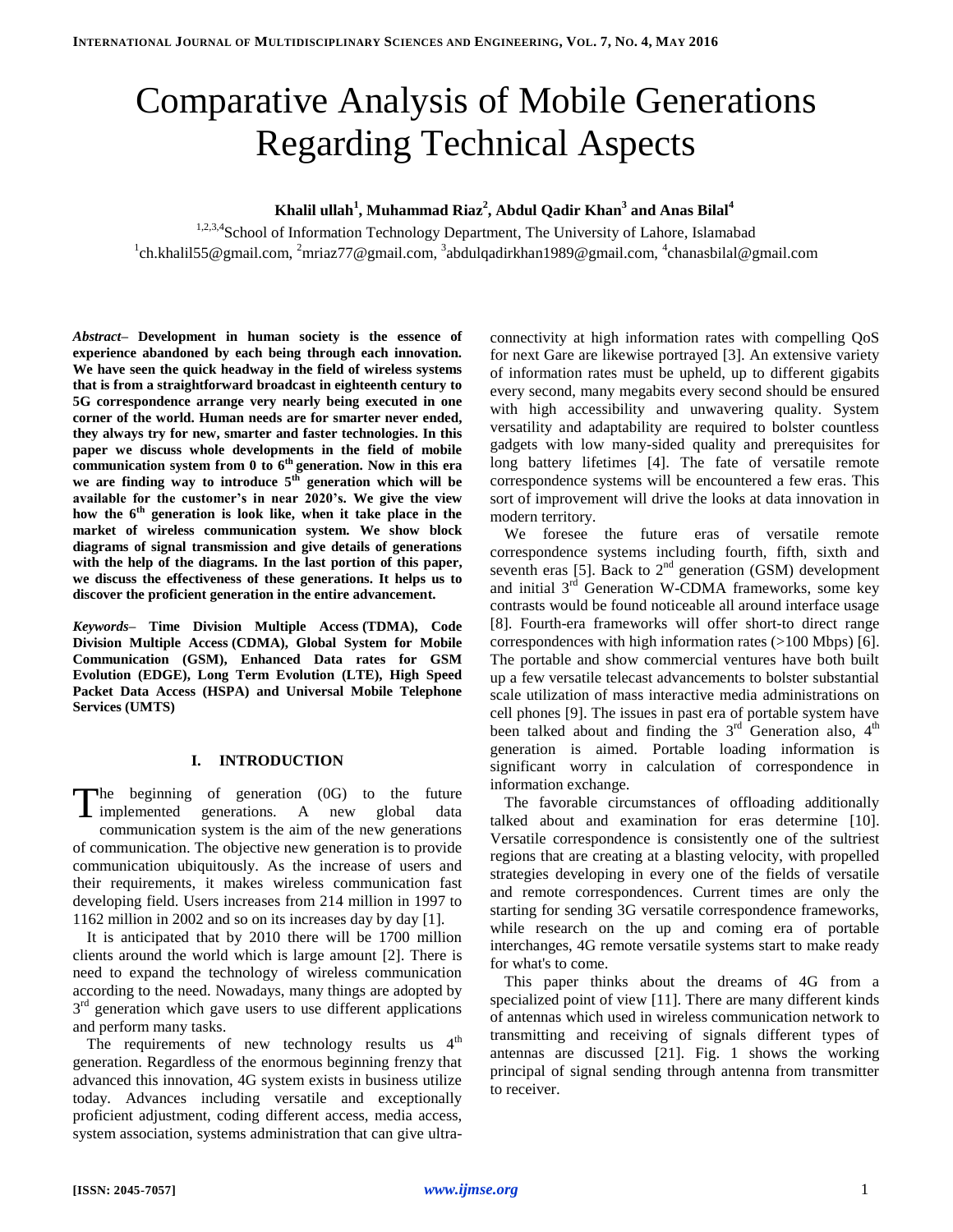

## **II. ZERO GENERATION**

Early cases of development of 0 generation are the Auto radio puhelin (ARP) dispatched in 1971s Finland is the country's first open business cellular framework. B-Netz moved in 1972 the Germany become the second country open business cell phone framework (however the first that did not require humans any more to interface calls). We had a compact executive to call in few channels but the users are increasing. 0G insinuates Pre-PDA versatile wireless communication advancement, for instance, line telephones that some had in auto mobiles before the presence of cell telephones. Convenient line phone structures went before present day cell flexible telephony advancement. PDAs are the first precursors; these systems are called 0G technology. Zero generation contains features Push to Talk, Mobile Telephone voice calling, a good range of wireless coverage. They were available as a business organization and available

to the society framework. They are allotted the different frequencies to perform calling. The technology of wireless communication is mounted in automobiles, however portfolio structure manner made. Usually, the handset was mounted in the vehicle trunk and affixed to the "head" in the vehicle. The vital customers were supervisor, land specialists, and renowned individuals. It use for voice calling early days [12].

## **III. FIRST GENERATION**

First generation is created due to need of more accuracy, speed, performance and bandwidth. It helps the user to perform speedier task then zero generation. In early 1960s zero generation there was a system in which one person can talk when he complete the other person talk due to help of push button this is overcome in the  $1<sup>st</sup>$  generation, by giving two different frequencies [7]. This structure is a straightforward advancement made in 1980s.its main use is to send voice message to the other end. Advanced Mobile Phone System (AMPS) technology used for 1G. It use the technology to divide frequency to different users, frequency division multiple access (FDMA) using the limitation of 30KHz.where the frequency band is of 824-894MHz. It gives the speed 2.4kbps to the users. 10MHz speed included in 1988 in Chicago in area 2100 square miles. Advanced Mobile Phone System was at first dispatched by US in 1982 [13].

Table 1: Generations of Wireless Mobile Communication

| <b>Generation</b>             | <b>Technology</b>              | Data Rate   | <b>Channel Access</b> | Time period   |
|-------------------------------|--------------------------------|-------------|-----------------------|---------------|
| 1 <sup>st</sup> Generation    | Analog                         | 2 Kbps      | AMPS, NMT, TACS       | $1970 - 1980$ |
| $2nd$ Generation              | Digital<br>Technology          | 64 Kbps     | CDMA, TDMA            | $1990 - 2000$ |
| $2.5th$ Generation            | 5G Data Rates                  | 171.2 Kbps  | <b>GPRS</b>           | 2001-2004     |
| $3^{\text{rd}}$<br>Generation | <b>Broadband</b><br>Technology | 3.1 Mbps    | <b>UMTS</b>           | $2004 - 2005$ |
| $3.5th$ Generation            | Data Rate                      | $14.4$ Mbps | <b>HSPA</b>           | $2006 - 2010$ |
| 4 <sup>th</sup><br>Generation | Digital Broad<br>Band          | 100 Mbps    | LTE.                  | <b>Now</b>    |
| 5 <sup>th</sup><br>Generation |                                | Few Gbps    |                       | Soon          |
| 6 <sup>th</sup><br>Generation |                                | Gbps        |                       | Future        |

#### **IV. 2 ND GENERATION**

In 1980s second period remote versatile correspondence system is a mechanized development. It is speedy then the first generation having speed of 64Kbps Transmission of data communication is 30 KHz - 200 KHz. We can use 2G as sending text messages, sound messages and photo messages. CDMA and TDMA technologies are used in 2G networks. TDMA licenses division of signs into time spaces. CDMA gives each customer an unprecedented code to confer over a multiplex. The 2G are featured with GSM technology. In 1991 Finland is the developer of 2G technologies. This enabled the compact endorsers of use their cell phone in other countries as they are travelled [13]. The critical idea of W-CDMA is presentation of inter-cell asynchronous operation and the pilot channel connected with every information channel. The pilot channel makes reasonable discovery conceivable on the opposite connection. Besides, it makes it conceivable to receive impedance cancelation and versatile reception apparatus cluster methods at a later date. It is understood that cell vectorization can expand connect limit essentially, the versatile antenna cluster is seen as versatile cell vectorization and is exceptionally appealing. Other specialized elements of W-CDMA are abridged underneath:

- Fast transmit power control (TPC) on both opposite (mobile-to-cell-site) and forward (cell-site-to-portable) joins.
- Coherent Rake gathering on both connections (Orthogonal various spreading elements (SFs) in the forward connection.
- Coherent spreading-code following.
- Variable-rate transmission with visually impaired rate recognition.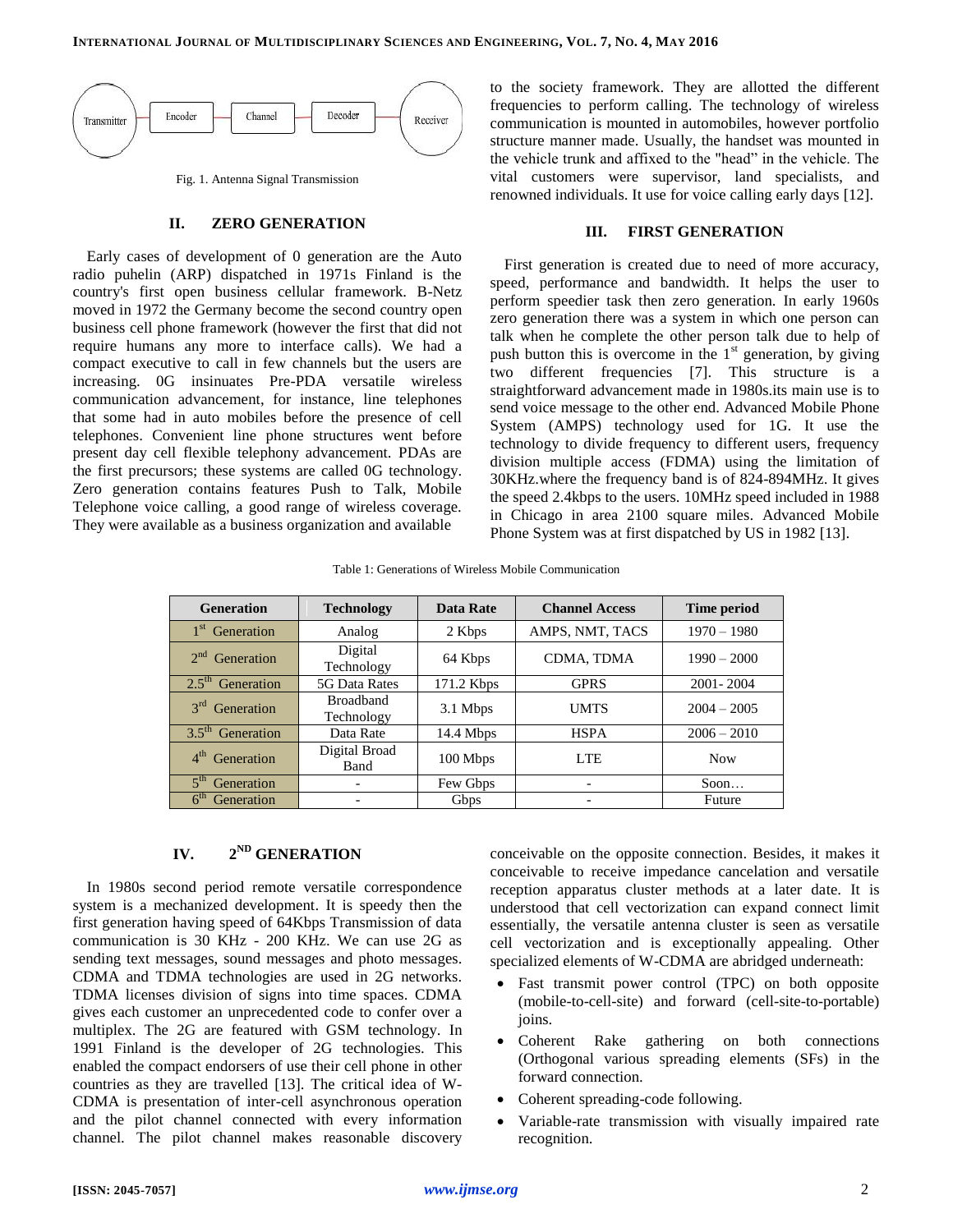

Fig. 2. 2G Network Block Diagram

The Fig. 2 shows the architecture of 2 G network.

## **V. 2. 25 GENERATION**

The 2.5Generation, which remains for "second and a half era". The look "second and a half era" is used to depict 2nd Generation frameworks that have executed a partial change in part not with standing the structure exchanged space. "2.5G" is a casual term, created exclusively to market purposes, by the International. GPRS information exchange is commonly charged per megabyte of activity exchanged, while information correspondence by means of conventional circuit exchanging is charged every moment of association time, autonomous of whether the client really is using the limit or is in an unmoving state. 2.5G systems might bolster administrations, for example, WAP, MMS, texting portable amusements, registry [12].

## **VI. 2.75 GENERATION**

The 2.75 Generation is the new generation name due to change in technology. EDGE (EGPRS) is a shortened form for Upgraded transmission for GSM and GPRS frameworks is an advanced cellular telephone innovation which goes about as a shock on move up to 2G and 2.5G. The new technique (EDGE) innovation is an amplified variant of GSM.

The transmission gives unmistakable and quick sending of data. It termed as single transporter. EDGE innovation was imagined and presented by Cingular, which is currently named as AT& T. EDGE is radio innovation and is a piece of new era advances. The technology (EDGE) innovation is favored over GSM because of its adaptability to convey parcel switch information. The utilization of EDGE technology innovation increased the utilization of cell telephones. The technique moves information in less seconds in the event that we contrast it and GPRS Technology. For instance a run of the mill content document of 40KB is moved in just 2 seconds when contrasted with the exchange from GPR innovation, which is 6 seconds. The greatest favorable position of using EDGE innovation is one doesn't need any new instruments with a specific end goal is to utilization of (EDGE) Technology. It did not required big changes. On the off chance that a main is GPRS Technology client he can use this innovation without paying charges [12].

#### **VII. 3 RD GENERATION**

To meet developing requests in system limit, rates required for rapid information exchange and media applications, 3G measures began advancing. The frameworks are basically a direct upgrade of  $2<sup>nd</sup>$  generation. They depend on two similar spine foundations, comprising of circuit exchanged hubs, and parcel arranged hubs [14]. Fig. 3 shows the 3G network block diagram. The third era remote portable correspondence framework was presented in 2000.The objective of 3G frameworks was to offer expanded information rates from 144kbps to384kbps in wide scope regions and 2Mbps in nearby scope areas.3G offers propelled administrations to the clients when contrasted with 1G and 2G. Along with voice correspondence it incorporates information administrations, access to TV/recordings, Web searching, email, video conferencing, paging, fax and navigational maps.

It has a transmission capacity of 15-20MHz utilized for fast web, video talking, and so on. A 3G portable framework was characterized by an association called third Generation Partnership Project (3GPP) which satisfies the IMT-2000 benchmarks. It is named as Universal Mobile Telecommunication System (UMTS) in European Countries, which is TSI driven. ITU-T named for third era framework, American named the technology CDMA used for 3G. Likewise the IMT2000 has acknowledged another 3<sup>rd</sup> generation standard from China, that is TD-SCDMA. WCDMA wireless innovation for UMTS. The main business 3G system was propelled by NTT Docomo in Japan, in 2001 [13]. 3G remains for "Third Generation" of versatile correspondences. 3G depends on the Universal Mobile Telecommunication Systems (UMTS) [16]. 3G has brought different enhancements over before eras such as worldwide wandering, rapid transmission and propelled media access. 3G presented the idea of "versatile broadband". Versatile broadband means a cell innovation that is portable and gives the velocity of broadband correspondence [15].



Fig. 3. Block diagram of 3G network

#### **VIII. 4 TH GENERATION**

The 4G standards are designed to provide comprehensive IP solution where users are facilitated to access voice, data and streamed multimedia at "Anytime and Anywhere". Global mobility is supported using global mobility protocols like IPv6. 4G standards are developed not only to support upcoming generations of telecommunications but also to support fixed wireless networks. WiMAX and LTE are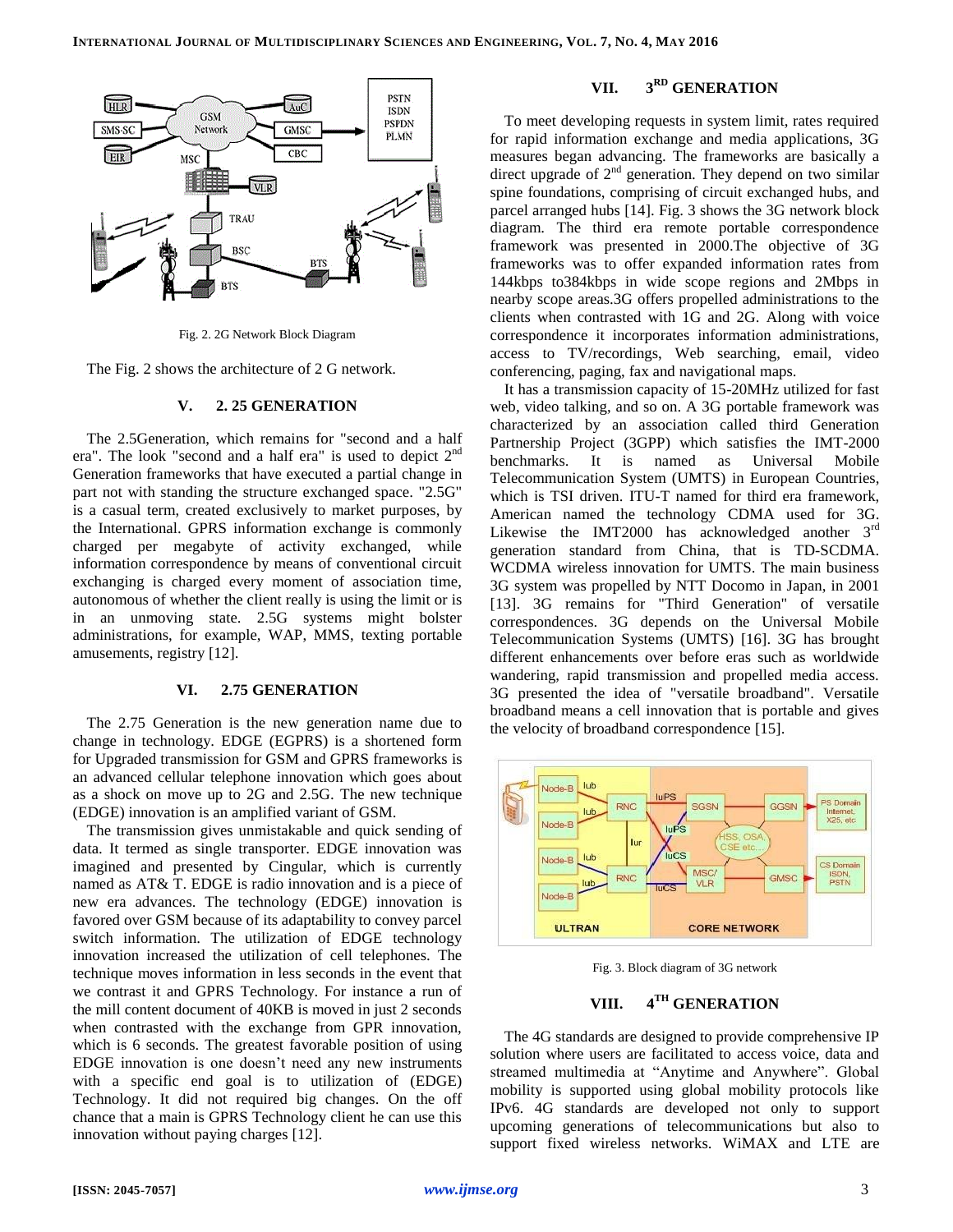renowned technologies being used with 4G network today. Sprint and Verizon wireless are US telecommunication companies which are using WiMAX and LTE technologies respectively for their 4G network. WiMAX stands for "Worldwide Interoperability for Microwave Access" [20]. 4G standards have been laid down to overcome the drawbacks of 3G and caters us with the higher definition of voice, video calling and speedy transmission rates. 4G grants numerous facilities which were not supported in 3Generation or any other standard before 4<sup>th</sup> generation.

It provides high speed internet facility. Therefore it is also known as mobile ultra-broadband internet access. 4G makes us believe that miracle can happen. Therefore, "MAGIC" word is used to describe 4G [17]. It depends on wireless MAN technology. WiMAX is a wireless broadband technology that conveys high speeds like Wi-Fi to wide areas. It relies on the IEEE 802.16 [20]. It can also be used to provide dormitory connectivity. It also connects Wi-Fi and WLAN hotspots to internet. It provide a mobile broadband connectivity which is an alternative to DSL and cable. WiMAX works in similar manner as Wi-Fi but at faster speeds over larger distances and for larger number of March 2015 488 Aashna Vijay, Mamta Rawat, Deepa Yadav users. WiMAX is reachable to remote areas which are way difficult for wired connections to reach by overcoming the geographical limitations of conventional wired infrastructure. WiMAX provides wireless broadband access to rural areas, highly elevated areas and inside the buildings. It is aimed to provide broadband like connectivity to portable devices. Sprint's 4G wireless network uses WiMAX technology for better connectivity. It declared that WiMAX provides3Mbps to 6 Mbps of downloading speeds and an average downloading speed is above 10Mbps. LTE was developed by a telecommunication in 2004.SAE is the new era for GPRS [19]. The word LTE includes both LTE and SAE technology [20]. 4G is aimed to provide high date rate, adjustable bandwidth and low latency. Network architecture of LTE has been framed to reinforce stupendous performance to the users. Verizon exclaims that LTE can deliver data rate between 5 mbps to 12 mbps however, LTE was designed to provide 15 mbps of speed. 4G technology has than introduced the most interesting concept of IPv6 [18]. IPv6 gives large address space which is 128 bits long.

IPv6 is developed to allow the expansion of the protocol if needed by new technology. IPv4 has finite number of addresses that can be assigned to the devices connected to the internet at one time. NAT only cover up the problem instead to solving it permanently. This leads to the evolution of IPv6 that assigns a unique IP address to each and every system. After implementation of IPv6 each host can communicate with every other host on the network with few restrictions like institutions' policies and firewalls. This kind of 4G network is known as 3.9G. The very first release version of 4G was not as per the standards described by ITU but it is still publicized as 4G. Fig. 4 shows the development of 4G from the past generations.



Fig. 4. Development from 3G to 4G block diagram

#### **IX. TH GENERATION**

The fifth era versatile and remote correspondence system is the genuine world of remote which would be upheld by, MC-CDMA, OFDM, Network-LMDS, LAS-CDMA, UWB, IPv6.5G can be called as the ideal genuine remote world or World Wide Wireless Web(WWWW) as it has no impediments. The fundamental convention using both  $4<sup>th</sup>$ generation and  $5<sup>th</sup>$  generation is IPv6 [18]. 5G expects to give boundless access to data and the capacity to share information anyplace, at whatever time by anybody for the advantage of the world. The 5G advances cover all the propelled highlights which makes 5G portable innovations most effective and will be in colossal interest in future. The 5G portable is IP based for remote system interoperability and versatile.

The institutionalization exercises for 5G have as of now begun for the current year which might prompt business accessibility around 2020. In 5G system, the Physical and Data Link layer characterizes the 5G remote innovation showing it as an Open Wireless Architecture (OWA).The 5G innovation likewise keep up virtual multi-remote system. This Network perform layer is isolated two layers; upper framework layer for convenient terminal and lower framework layer for interface. Here all the steering will be founded on IP addresses which would be distinctive in every system of IP around the whole world. In 5G innovation the higher piece rate misfortune is overcome by utilizing Open Transport Protocol (OTP). OTP is upheld by Session layer and Transport [13]. Fig. 4 shows the architecture design of the 5<sup>th</sup> generation of mobile communication system. 5G offers bidirectional data transmission and less activity:

- 5G gives vast TV of information in Gigabit.
- 5G utilizes diverse tweak systems and blunder control methods.
- 5G innovation offer transporter class entryway with unparalleled consistency.
- 5G innovation underpins virtual private system.
- 5G furnishes 25Mbps network speed with information data transfer capacity higher than 1 GB.
- 5G terminals have programming characterized radios.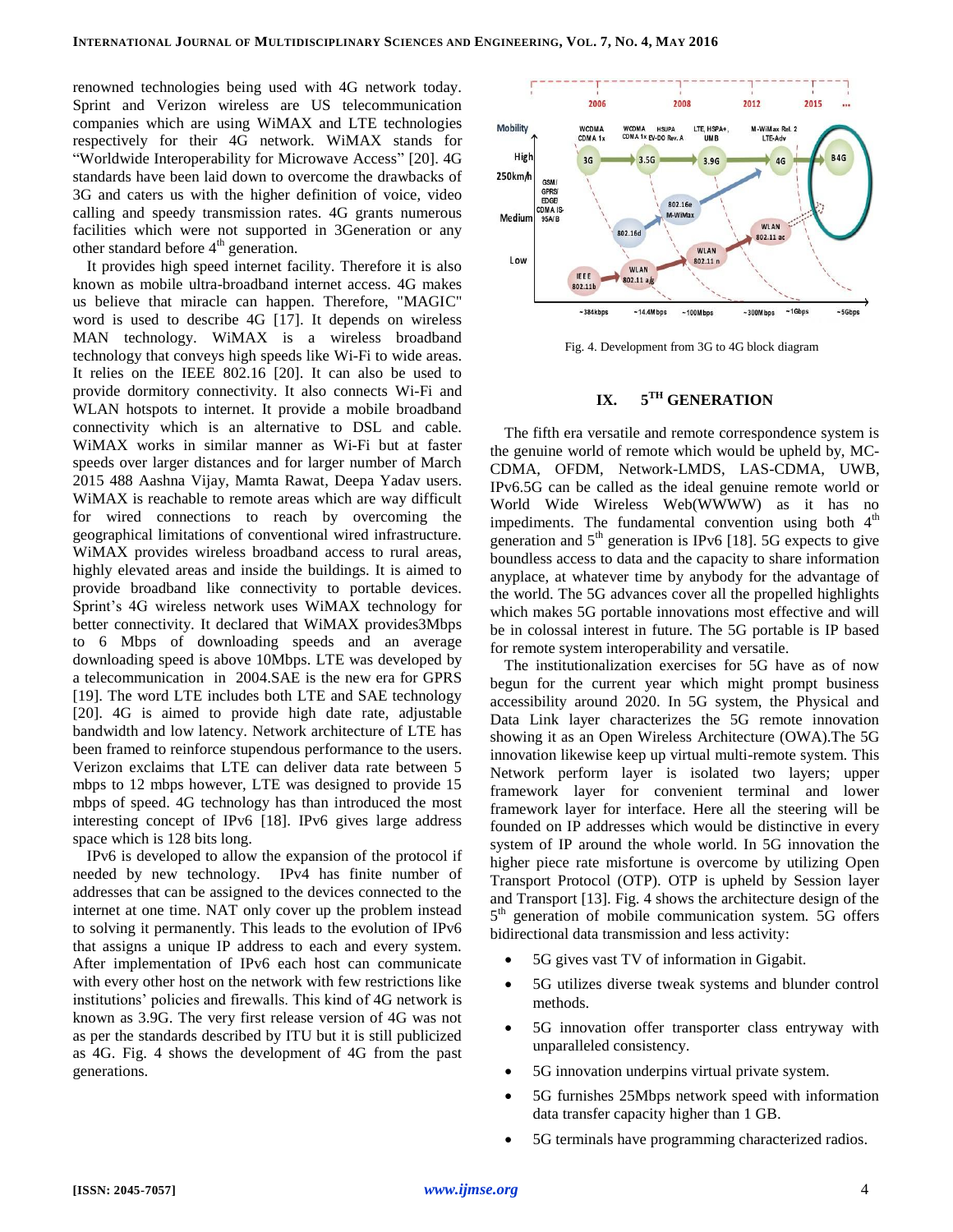- 5G gives wide ranges of high speed channels.
- Remote diagnostics is an extraordinary element of 5G.
- The transferring and downloading pace of 5G is high.
- 5G gives many channels without gushing.

Fig. 5 shows the efficiency of  $5<sup>th</sup>$  generation.



Fig. 5. 5G Efficiency diagram

#### **X. 6 TH GENERATION**

The 6<sup>th</sup> era portable and remote correspondence system can incorporate the satellite correspondence systems and 5G to give worldwide scope. The satellite correspondence system might comprise of telecom satellite systems, earth imaging satellite systems and route satellite systems. The objective of 6G is to coordinate these sorts of satellite systems to give system position identifier, mixed media and web availability, and climate data administrations to the portable clients. The four nations which have these satellite frameworks are: The Galileo by Europe, the COMPASS by China and the GLONASS by Russia, The Global Position System (GPS) by United State of America. In the event that 6G coordinates with 5G with these satellite systems, it would have four distinct gauges. So handoff and meandering will be a major issue in 6G. The radio over fiber framework is now in presence, yet with the coming of 6G innovation, humankind will be all the more near any extra-terrestrial development in the universe [13].

- Ultra-quick Internet access.
- Sea to Space Communication.
- Smart Homes, Cities and Villages.
- Data rates will be up to 10-11 Gbps.
- May be utilized as a part of the creation of Energy from galactic world.
- Smart Homes, Space innovation, Defense applications will be changed with 6G systems.
- Satellite to Satellite Communication.
- Mind to Mind Communication might be conceivable.
- Natural Calamities will be controlled with 6G systems.

## **XI. COMPARISON TABLE OF BASIC NETWORK GENERATIONS**

Here is comparison in Table 2 between the four main generation of wireless mobile communication (1G, 2G, 3G, 4G) according to their speed, technology, bandwidth etc.

## **XII. EFFICIENCY COMPARISON OF GENERATIONS**

With the help of given details in this paper of the generations we do comparison between some of the main generation of mobile communication. We do comparison according to their applications, performance, data rate, channel range etc. As the development are making in the field of mobile communication, the y become smarter, efficient and speedy. In 1st generation the mobile communication system is analog which starts new era of distance mobile communication system. The technology use for the first generation is (FDMA) using the limitation of 30KHz.where the frequency band is of 824-894MHz. It gives the speed 2.4kbps to the users. In 2G which is more advanced then the past generation give access to use internet in mobile and in 2G the technology become digital. In 2004 the technology become more advance the data rate becomes faster (3.1 Mbps), UMTS technology use for 3G.

These days we are using the 4G (LTE) which is more efficient then the past generation in speed, technology, downloading, uploading, network architecture etc. Now there is working on the next generation which is named as 5G which will be the most smarter and speedy then the past generation. Fig. 6 shows the efficiency of all generations.



Fig. 6. Development in wireless communication system

## **XIII. CONCLUSION**

This paper gives a vast knowledge about the generation of mobile communication networks from it starting to the future technologies. The requirement in mobile communication is accurate, speedy, highly smart etc. so there are many developments are encountered. The 5G points a genuine remote world without any confinements while 6G incorporates 5G with satellite systems. Because of variable advancements and norms, with 6G handoff/meandering will be an issue.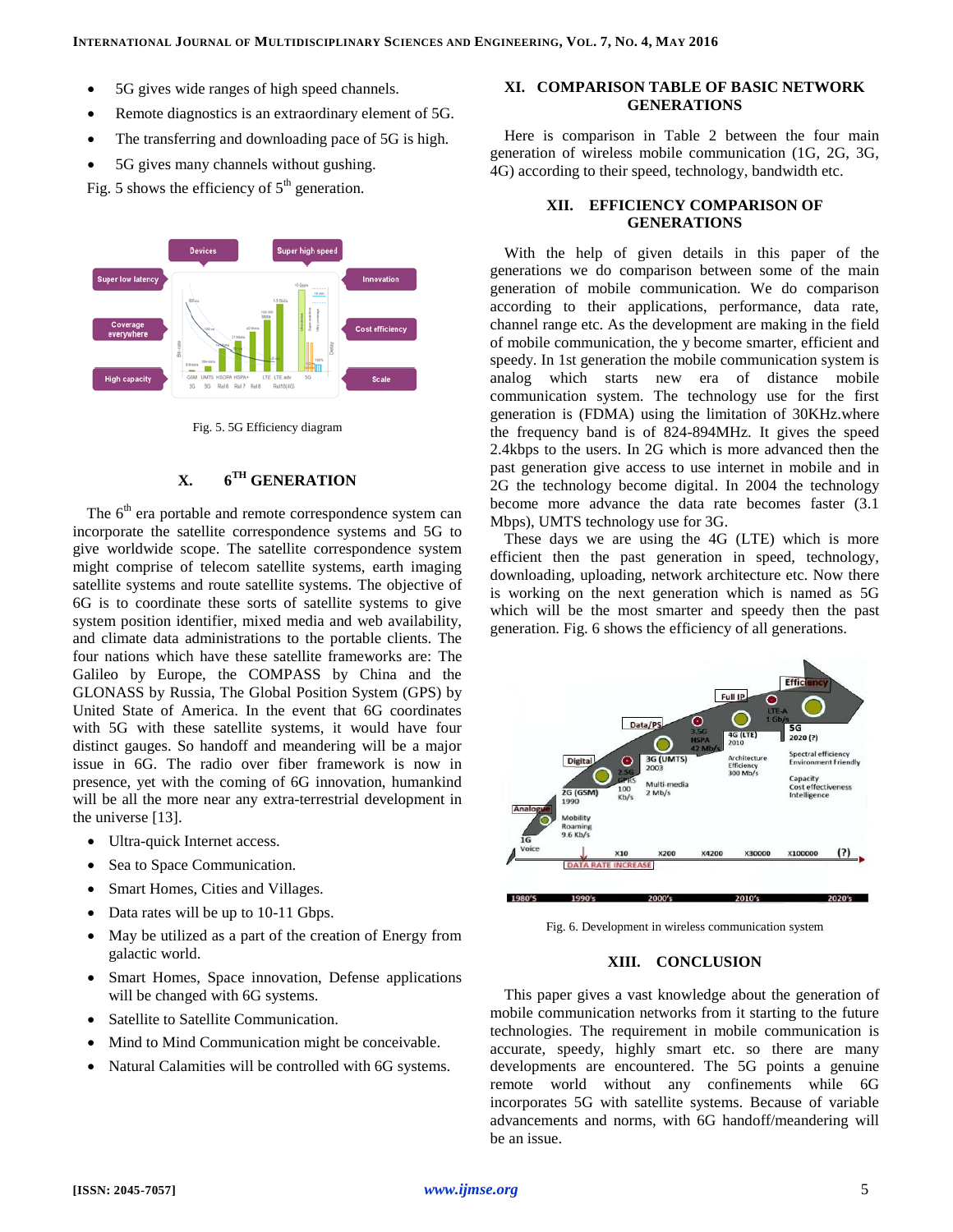| <b>Key</b><br><b>Parameters</b> | <b>First</b><br><b>Generation</b><br>(1G) | <b>Second Generation</b><br>(2G)           | <b>Third</b><br>Generation (3G)               | Fourth<br><b>Generation (4G)</b>                   |
|---------------------------------|-------------------------------------------|--------------------------------------------|-----------------------------------------------|----------------------------------------------------|
| Development                     | 1970-1980                                 | 1990-2004                                  | 2004-2010                                     | $2015$ -till now                                   |
| Data Rate                       | 2 Kbps                                    | 14.4-64 Kbps                               | 3.1Mbps average<br>speed 0.5Mbps-<br>1.5 Mbps | 2-12 Mbps average<br>speed of 100Mbps-<br>300 Mbps |
| Download<br>(downlink)          | $\qquad \qquad -$                         | 144 Kbps                                   | 100 Mbps                                      | 1Gbps                                              |
| Upload<br>(uplink)              |                                           | 20 Kbps                                    | 5 Mbps                                        | 500 Mbps                                           |
| Bandwidth                       | 800-900 MHz                               | 850-1900 MHz(GS<br>M) 825-849MHz<br>(CDMA) | $1.8 - 2.5$ GHz                               | $2 - 8$ GHz                                        |
| Switching<br>Technology         | Circuit                                   | Circuit, Packet                            | Both circuit and<br>packet switching          | Packet switching                                   |
| Technology                      | Analog Cellular<br>Technology             | Digital Cellular<br>Technology             | CDMA2000,WC<br><b>DMA</b>                     | OFDM-OFDMA                                         |
| <b>Network</b><br>architecture  | <b>AMPS</b>                               | <b>GSM</b>                                 | Cell-Based<br>(WAN)                           | WAN-LAN                                            |
| Forward error<br>correction     | Manual                                    | Automatically                              | turbo codes for<br>error correction           | Linked codes for<br>error correction               |
| Internet<br>protocol            |                                           | <b>GPRS-EDGE</b>                           | Air link protocols                            | $IPv4$ , $Ipv6$                                    |
| Core Network                    | <b>PSTN</b>                               | <b>PSTN</b>                                | Packet N/W                                    | Internet                                           |

Table 2: Generation Technology Comparison

### **REFERENCES**

- [1]. "Mobile cellular, subscribers per 100 people", International Telecommunication Union Statistics, 2002.
- [2]. Kim, Y., Jeong, B.J., Chung, J., Hwang, C., Ryu, J.S., Kim, K., Kim,Y.K., "Beyond 3G: Vision, Requirements, and Enabling Technologies", IEEE Communications Magazine, March 2003, pp. 120-124.
- [3]. Berezdivin, Robert, Robert Breinig, and Randy Topp. "Nextgeneration wireless communications concepts and technologies." Communications Magazine, IEEE 40, no. 3 (2002): 108-116.
- [4]. Osseiran, Afif, Federico Boccardi, Volker Braun, Katsutoshi Kusume, Patrick Marsch, Michal Maternia, Olav Queseth et al. "Scenarios for 5G mobile and wireless communications: the vision of the METIS project."Communications Magazine, IEEE 52, no. 5 (2014): 26-35.
- [5]. Li, Xichun, Abudulla Gani, Rosli Salleh, and Omar Zakaria. "The future of mobile wireless communication networks." In Communication Software and Networks, 2009. ICCSN'09. International Conference on, pp. 554-557. IEEE, 2009.
- [6]. Bria, Aurelian, Fredrik Gessler, Olav Queseth, Rickard Stridh, Matthias Unbehaun, Jiang Wu, Jens Zander, and Maxime Flament. "4th-generation wireless infrastructures: scenarios and research challenges." Personal Communications, IEEE 8, no. 6 (2001): 25-31.
- [7]. Laminu, Muhammad, Terab Ali, Mala Bukar, Kalli B. Mai, and Adamu S. Adamu. "EVOLUTION OF THE MOBILE/CELLULAR NETWORKS FROM 1G TO 5G: AN OVERVIEW.
- [8]. Honkasalo, Harri, Kari Pehkonen, Markku T. NieMi, and Anne T. Leino. "WCDMA and WLAN for 3G and beyond." Wireless Communications, IEEE9, no. 2 (2002): 14- 18.
- [9]. Calabuig, Jordi, Jose F. Monserrat, and David Gomez-Barquero. "5th generation mobile networks: a new opportunity for the convergence of mobile broadband and broadcast services." Communications Magazine, IEEE 53, no. 2 (2015): 198-205.
- [10]. Majeed, Adnan. "Comparative Studies of 3G, 4G & 5G Mobile Network & Data Offloading Method a Survey."
- [11]. Sun, Jun-Zhao, Jaakko Sauvola, and Douglas Howie. "Features in future: 4G visions from a technical perspective." In Global Telecommunications Conference, 2001. GLOBECOM'01. IEEE, vol. 6, pp. 3533-3537. IEEE, 2001.
- [12]. Bhalla, Mudit Ratana, and Anand Vardhan Bhalla. "Generations of mobile wireless technology: A survey." International Journal of Computer Applications 5.4 (2010), pp. 26-32
- [13]. Anju Uttam Gawas "An Overview on Evolution of Mobile Wireless Communication Networks: 1G-6G: International Journal on Recent and Innovation Trends in Computing and Communication Vol. 3, Issue 5, pp. 3130-3133
- [14]. Khan, Afaq H., Mohammed A. Qadeer, Juned A. Ansari, and Sariya Waheed. "4G as a next generation wireless network." In Future Computer and Communication, 2009. ICFCC 2009. International Conference on, pp. 334-338. IEEE, 2009.
- [15]. Vijay, Aashna, Mamta Rawat, and Deepa Yadav. "4G Networks in Cellular Communication: A Survey." International Journal of Innovations & Advancement in Computer Science (IJIACS) 4 (2015): 485-491.
- [16]. A. Ghosh, R. Ratasuk, B. Mondal, B. N. Mangalvedhe, and N. T. Thomas, "LTE advanced: next-generation wireless broadban technology", IEEE Wireless Communications, vol. 17, Issue 3, pp. 10 - 12, Aug. 2010.
- [17]. Forouzan, Behroz A, "Data communication and networking", 3 rd Ed, 2004